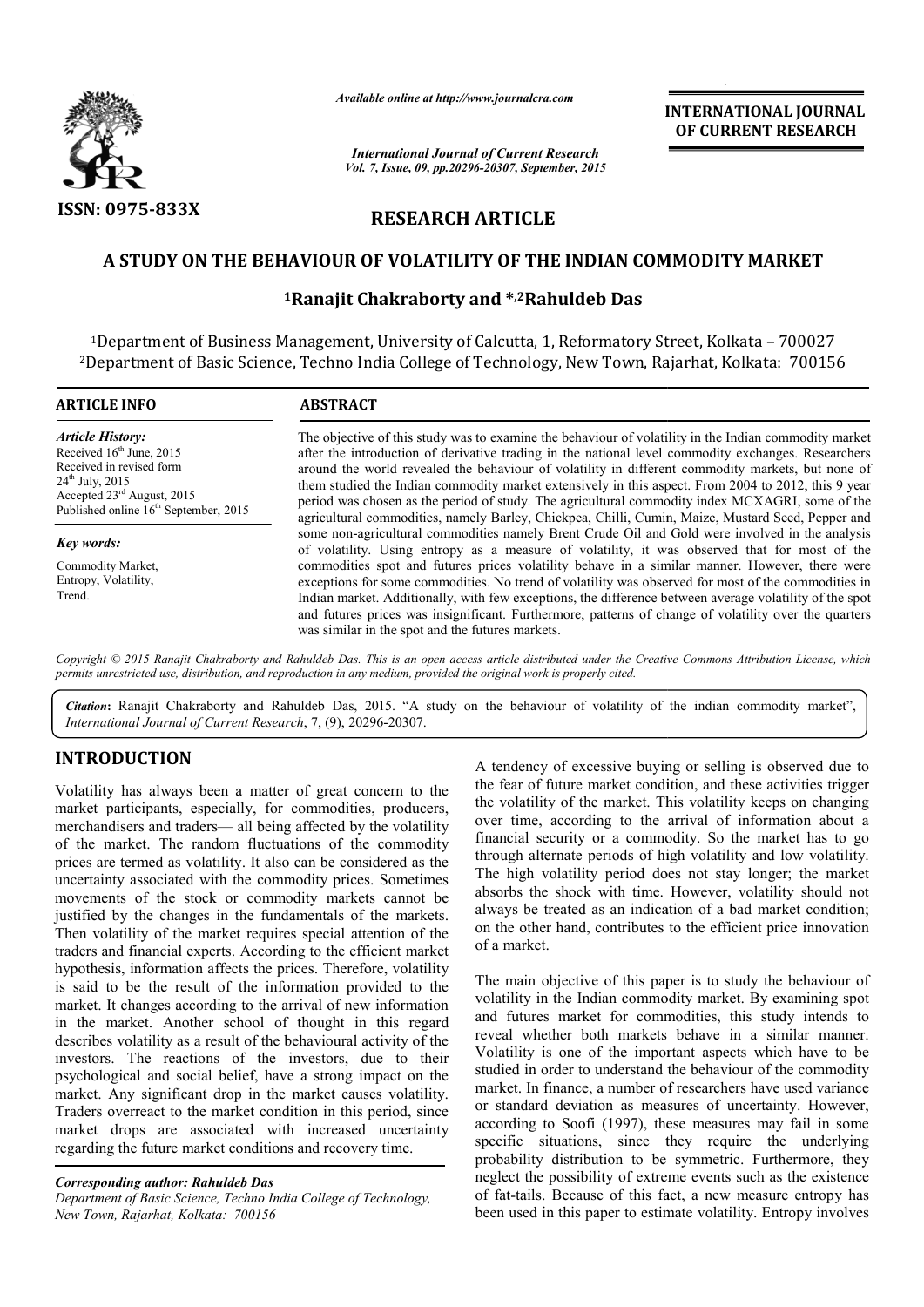higher order moments of a distribution and uses more information about the underlying probability distribution of a data than the variance. So, entropy will provide a very good estimate of volatility for the commodity markets. In addition, a comparison between the volatility of the spot and futures market for commodities has been drawn. Since spot and futures prices express the value of the same underlying commodity, they are supposed to move together. Therefore, the patterns of behaviour of volatility in both the markets should be similar. In this regard, trend of volatility has been checked in both the markets at the outset. Also, two-samplemean-test has been performed to examine whether both spot and futures markets have similar average volatility; both parametric and non-parametric methods have been used in this purpose. The pattern of the change of volatility is another matter of concern while judging the overall volatility behaviour of a market. Two sample variance tests have been used to examine the change of volatility over the quarters. After the introduction of derivative trading in the Indian commodity market, this is the first study in Indian commodity market with a focus on the behaviour of volatility of the market. Finally, it is also to be noted here that use of entropy to estimate volatility is relatively new in the context of Indian market.

### **Literature Review**

Very few literatures in finance have studied the behaviour of volatility of the commodity market. Specially, use of entropy as a measure of uncertainty is relatively new in financial domain. Haugen et al. (1991) have estimated the volatility changes in daily returns to the Dow Jones Industrial Average. They have tested the change of stock prices and their expected returns due to the change of volatility. Evidence of relatively large and systematic revisions in stock prices and subsequent expected returns was found. They have also concluded that the majority of the volatility changes cannot be associated with the release of significant economic information. Giot (2003) examined the incremental information content of lagged implied volatility to skewed student GARCH models for a collection of agricultural commodity cocoa, coffee, and sugar traded on the New York Board of Trade. He has found that the implied volatility for option on future contracts has a high information content regarding conditional variance and VaR forecasts of the underlying future forecasts. Bandivadekar and Ghosh (2003) have studied the impact of introduction of index futures on the spot market volatility on both S&P CNX Nifty and BSE Sensex using ARCH/GARCH technique.

They have concluded that due to the increased impact of recent news and reduced effects of uncertainty originating from the old news, the spot market volatility is decreased after the introduction of index futures. They also observed that the market wide volatility has fallen during the period under their consideration. Their analysis shows that the futures effect plays a definite role in the reduction of volatility in the case of S&P CNX Nifty. Pindyck (2004) examined the role of volatility in the short-run commodity market dynamics and the determinants of volatility. He developed a structural model of inventories, spot, and futures prices that explicitly accounts for volatility. He estimated it using daily and weekly data for the

petroleum complex: crude oil, heating oil, and gasoline. He found that changes in volatility influence market variables, but the effects are not large. He concluded that changes in volatility can help explain the changes in the spot-futures spread, but not the changes in the spot price itself. Raju and Ghosh (2004) have compared the Indian market with some of the international markets in respect of volatility. They observed that India provides as high a return as the US and the UK market could provide but the volatility is higher. Comparatively, Indian market shows less of skewness and kurtosis. They also added that intra-day volatility in Indian market is also very much under control and has come down compared to past years. Dionísio *et al.* (2005) have described entropy as a more general measure of certainty than the variance, since it uses much more information about the probability distribution. They also have found that mutual information and conditional entropy can be used for estimating systematic risk and specific risk. Pal (2005) concluded that Foreign Institutional Investors (FII) have a strong influence on the volatility of the Indian stock market. Moreover, FIIs has a strong hold on the companies that constitutes the Sensex. Adrian and Rosenberg (2008) have examined the crosssectional pricing of volatility risk by decomposing equity market volatility into short-run and long-run components. They observed that risk of prices is negative and significant for both volatility components. The short-run component captures the market skews risk, which is interpreted as a measure of the tightness of financial constraints. The long-run component represents the business cycle risk.

#### **Data**

Data for this study has been collected from the Multi Commodity Exchange (MCX) and the National Commodity Derivative Exchange (NCDEX) of India. The period of study is from 1<sup>st</sup> January 2004 to 31 December 2012. Spot and futures prices of the agricultural-commodity index MCXAGRI is taken from the MCX website. Daily spot and futures closing price of Barley, Chickpea, Chilli, Cumin, Maize, Mustard Seed, Pepper, Brent Crude Oil and Gold obtained from the website of NCDEX.

#### **Methodology**

Daily closing spot and futures prices for the commodities Barley, Chickpea, Chilli, Cumin, Maize, Mustard Seed, Pepper, Brent Crude Oil and Gold and the commodity index MCXAGRI have been used for this study. The returns from the prices of every commodity and commodity index have been calculated using the following formula

$$
R_t = \ln\left(\frac{Y_t}{Y_{t-1}}\right) \times 100 \qquad \qquad \ldots \ldots \ldots \ldots \ldots \ldots
$$

Where,  $R_t$  is the return of a commodity at time t,  $Y_t$  and  $Y_{t-1}$ are the prices of a commodity at time t and t-1 respectively.

#### **Augmented Dickey-Fuller Test (ADF)**

Stationarity of all return series have been checked by Augmented Dickey-Fuller (ADF) test. The equation of ADF test is given below: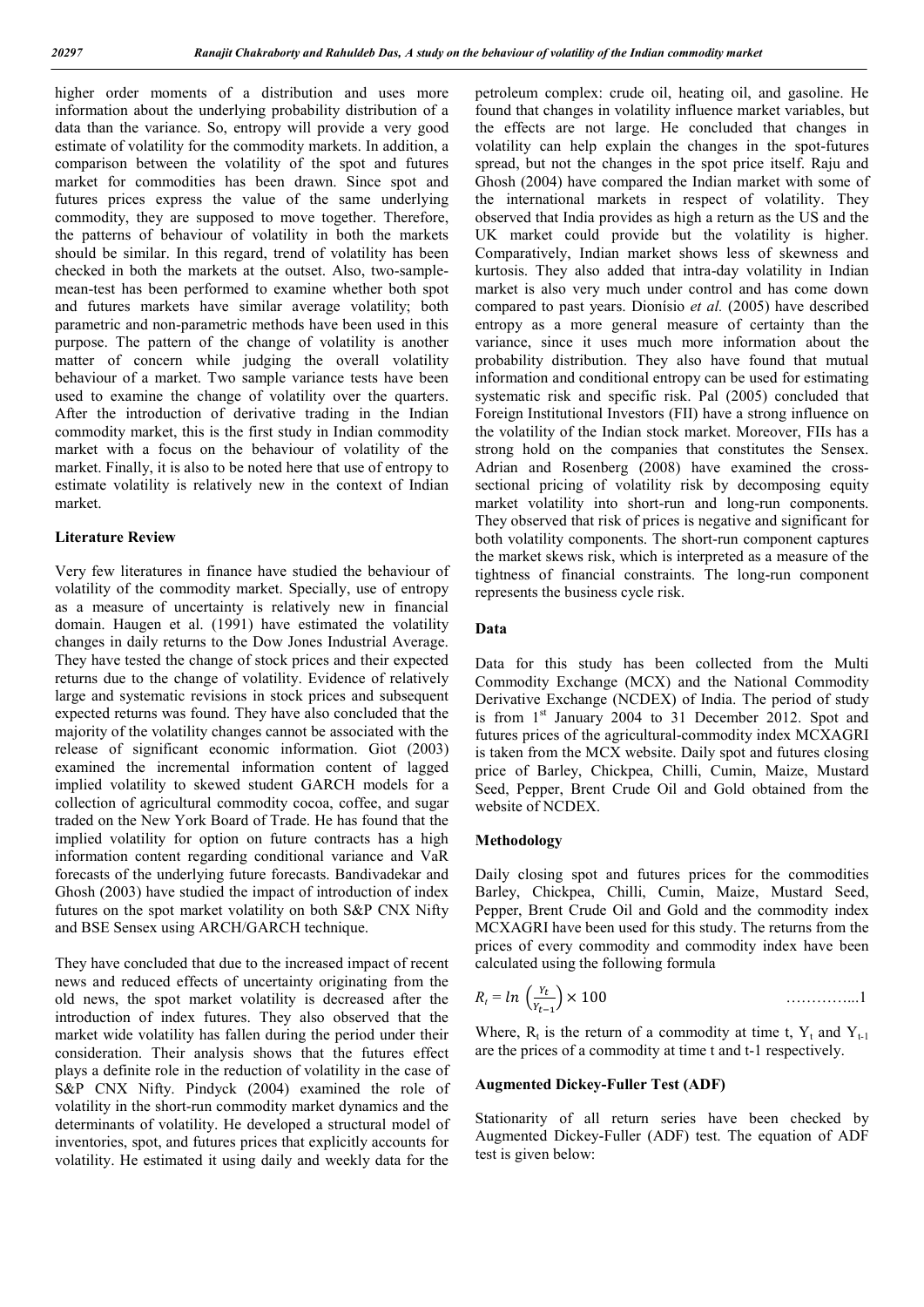$$
\Delta Y_t = \mu + bt + \beta Y_{t-1} - \sum_{j=1}^p \alpha_j \Delta Y_{t-j} + \epsilon_t \qquad \qquad \ldots \ldots \ldots \ldots \ldots \ldots
$$

Here  $Y_t$  is a time series which is to be tested for stationarity,  $\Delta Y_t$  is the first order differenced series based on Y<sub>t</sub>, i.e.,  $\Delta Y_t$  =  $Y_t$  -  $Y_{t-1}$ ,  $\mu$  is the intercept term, b is the coefficient of a time trend,  $\beta$  is the coefficient of the lagged value of Y<sub>t,</sub>  $\alpha_i$ , j = 1(1)p, are the coefficient of the autoregressive process of  $\Delta Y_t$ , and  $\epsilon_t$  is white noise residual. The hypothesis under consideration is

$$
H_0: b = \beta = 0.
$$

Therefore, an F-test is performed on the hypothesis H<sub>0</sub>. If  $\beta = 0$ then there is a unit root. If Unit Root is present in the series, then it is non-stationary.

Volatility of an index is usually calculated by its standard deviation. It is a very well known measure of uncertainty. But, according to Maasoumi (1993), entropy can be an alternative measure of dispersion. The variance measures an average of the distances of outcomes of the probability distribution from the mean. But, the entropy is a measure of disparity of the density  $p_X(x)$  from the uniform distribution. In this context, Soofi (1997) has mentioned that the interpretation of the variance as a measure of uncertainty must be done with some precaution. According to Ebrahimi, Maasoumi and Soofi (1999), both variance and entropy reflect concentration, but their metrics for concentration are different. Unlike the variance which measures concentration only around the mean, the entropy measures diffuseness of the density irrespective of the location of concentration. Also entropy depends on many more parameters of a distribution than the variance. Entropy is related to higher order moments of a distribution as a result it, uses much more information about the probability distribution than the variance. Arafat, Skubic and Keegan (2003) suggested that entropy can be treated as a good measure of uncertainty. So, in this chapter entropy has been used as a measure of volatility.

#### **Entropy**

If a set of possible events has probabilities of occurrence  $p_1, \ldots, p_k$  $p_n$ . According to Shannon (1948) the entropy is defined as

$$
H(Y) = -\sum_{i} p_i \log p_i \tag{3}
$$

When the random variable has a continuous distribution, and  $p_Y(Y)$  is the density function of the random variable Y, the entropy is given by

$$
H(Y) = -\int p_Y(y) \log p_Y(y) dy
$$

For a commodity, each return series (spot and futures) has been partitioned into quarterly series. For each quarterly series volatility has been calculated using the concept of entropy.

#### **Mann-Kendall Trend Test**

To test the existence of trend in the volatility of the spot and futures prices of the commodities, Mann-Kendall trend test has been used**.** Given n consecutive observations of a time series  $Y_t$ , t = 1,  $\cdots$ , n. Mann (1945) suggested using the Kendall

rank correlation of  $Y_t$  with t,  $t = 1, \dots, n$  to test for monotonic trend. The null hypothesis of no trend assumes that the  $Y_t$ , t =  $1, \dots$ , n are independently distributed. The hypotheses under consideration is :

#### $H_0$ : No monotonic trend is present in  $Y_t$ .

Against the alternative

#### $H_1$ : Monotonic trend is present in  $Y_t$ .

In the case of no ties in the values of  $Y_t$ ,  $t = 1, \dots, n$ , the Mann-Kendall rank correlation for a trend test can be written as

*T =* , ..……………5

where

$$
S=2P-C_2^n,
$$

where P is the number of times that  $Y_{t_2} > Y_{t_1}$  for all  $t_1, t_2 = 1, ...$ ., n such that  $t_2 > t_1$ . Thus T =  $2\pi_c - 1$ , where  $\pi_c$  is the relative frequency of positive concordance, i.e., the proportion of time for which  $Y_{t_2} > Y_{t_1}$  when  $t_2 > t_1$ . Equivalently, the relative frequency of positive concordance is given by  $\pi_c = 0.5(T + 1)$ .

#### **Shapiro–Wilk Test**

The Shapiro–Wilk test is used to check whether a sample Y<sub>1</sub>, **..., Y***n,* of spot or futures prices volatility, came from a normally distributed population. The hypotheses under this test is given by:

 $H_0$ : The distribution of the data sample is normal.

Against the alternative

 $H_1$ : The distribution of the data sample is non-normal.

The test statistic is:

$$
W = \frac{(\sum_{i=1}^{n} a_i y_{(i)})^2}{\sum_{i=1}^{n} (y_i - \bar{y})^2}
$$

where  $y_{(i)}$ ,  $i = 1(1)n$  is the i<sup>th</sup> order statistic, i.e., the i<sup>th</sup> smallest number in the sample;  $\bar{y}$  is the sample mean; the constants  $a_i$  are given by

(, … , ) <sup>=</sup> () ………………..8

where  $m = (m_1, \dots, m_n)^T$  and  $(m_1, \dots, m_n)^T$  are the expected values of the order statistics of independent and identically distributed random variables sampled from the standard normal distribution, and *V* is the covariance matrix of those order statistics. The null hypothesis will be rejected if  $W$  is below a predetermined threshold.

#### **Welch's** *t***-Test**

To test whether two volatility samples (spot and futures) have equal means when the sample variances are unequal,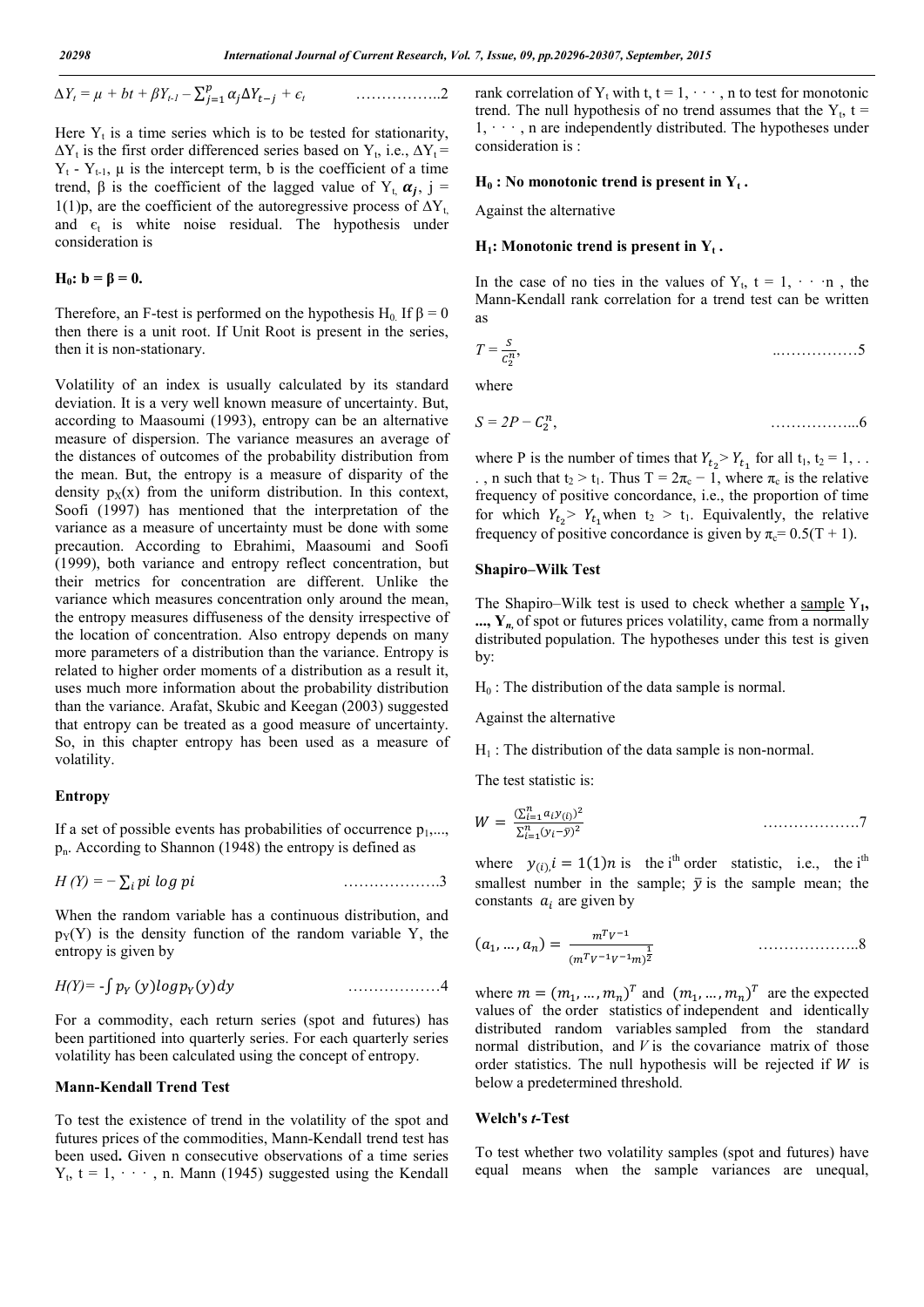**F-Test**

Welch's *t*-test is applied. The hypotheses considered in this test are: test is applied. The hypotheses considered in this tes<br>  $\frac{1}{2}$ <br>
a e alternative,<br>  $\frac{1}{2}$ <br>
a volatility of the 1<sup>st</sup> population<br>
volatility of the 2<sup>nd</sup> population<br>
test defines the statistic *t* by the following for

 $H_0$ :  $\mu_1 = \mu_2$ 

Against the alternative,

 $H_1$  :  $\mu_1 \neq \mu_2$ 

Where,

 $\mu_1$  = mean volatility of the 1<sup>st</sup> population  $\mu_2$  = mean volatility of the 2<sup>nd</sup> population

Welch's *t*-test defines the statistic *t* by the following formula:

$$
t = \frac{\overline{Y_1} - \overline{Y_2}}{\sqrt{\frac{s_1^2}{n_1} + \frac{s_2^2}{n_2}}}
$$
 (3)

where,  $\overline{Y}_1$ ,  $s_1^2$  and  $n_1$  are the sample mean, sample variance and sample size, respectively for the  $1<sup>st</sup>$  sample. A similar notation is followed for the  $2<sup>nd</sup>$  sample. The degrees of freedom  $\gamma$  associated with this variance estimate are approximated using the Welch–Satterthwaite equation Satterthwaite equation:

 <sup>≈</sup> ( ) ………………10

Here,  $\gamma_1 = n_1 - 1$ , the degrees of freedom associated with the 1<sup>st</sup> variance estimate.  $y_2 = n_2 - 1$ , the degrees of freedom associated with the  $2<sup>nd</sup>$  variance estimate.

#### **Kolmogorov–Smirnov Two Sample Test**

The Kolmogorov–Smirnov two sample test is applied to test whether the probability distributions of two samples differ.

$$
\mathbf{H}_0 : \mathbf{F}_1 = \mathbf{F}_2
$$

Against the alternative,

 $H_1$ :  $F_1 \neq F_2$ 

Where,

 $F_1$  = probability distribution of the 1<sup>st</sup> population  $F<sub>2</sub>$  = probability distribution of the second population

In this case, the Kolmogorov-Smirnov statistic is  

$$
D_{n.n'} = \sup_{y} |F_{1,n}(y) - F_{2,n'}(y)|
$$
............11

where  $F_{1,n}$  and  $F_{2,n'}$  are the empirical distribution functions of the first and the second sample respectively. *n* and *n'* are the sample sizes of the  $1<sup>st</sup>$  and  $2<sup>nd</sup>$  sample respectively. The null hypothesis is rejected at level  $\alpha$  if

$$
D_{n.n'} > c(\alpha) \sqrt{\frac{n+n'}{nn'}}
$$

The value of  $c(\alpha)$  is specified for each level of  $\alpha$ .

The equality of variance between the spot and futures prices The equality of variance between the spot and futures prices volatility samples is checked by F-test. For this test, the samples have to be independent and identically distributed and each of them should follow normal distribution. The hypotheses considered in these tests are given by:

 $H_0: σ<sup>2</sup><sub>1</sub> = σ<sup>2</sup><sub>2</sub>$ 

Against the alternative,

$$
H_1: \sigma^2_1 \neq \sigma^2_2
$$

Where,  $\sigma_{1}^{2}$  = variance of the 1<sup>st</sup> population  $\sigma^2$ <sub>2</sub> = variance of the 2<sup>nd</sup> population

The test statistic

$$
\sigma_1^2
$$
 = variance of the 1<sup>st</sup> population  
\n $\sigma_2^2$  = variance of the 2<sup>nd</sup> population  
\nThe test statistic  
\n $F = \frac{s_1^2}{s_2^2}$ 

has F-distribution with  $n_1 - 1$  and  $n_2 - 1$  degrees of freedom.  $s_1^2$  and  $s_2^2$  are the samples variances of the 1<sup>st</sup> and the  $2<sup>nd</sup>$  sample having sample sizes  $n_1$  and  $n_2$  respectively.

#### **Levene's Test**

For the volatility samples that violate normality assumptions, For the volatility samples that violate normality assumptions, F-test cannot be applied. In this case a non-parametric test, Levene's test, is applied to check the equality of variance Levene's test, is applied to check the equality of variance between the spot and futures prices volatility samples. The hypotheses considered in these tests are given by:

$$
H_0: \sigma^2_1 = \sigma^2_2
$$

Against the alternative,

$$
H_1: \sigma^2_1 \neq \sigma^2_2
$$

Where,

 $\sigma_{1}^{2}$  = variance of the 1<sup>st</sup> population  $\sigma^2$ <sub>2</sub> = variance of the 2<sup>nd</sup> population  $\sigma_1^2$  = variance of the 1<sup>st</sup> population<br>  $\sigma_2^2$  = variance of the 2<sup>nd</sup> population<br>
The test statistic for this test, *W*, is defined as follows:

$$
W = \frac{(n-k)\sum_{i=1}^{k} n_i (\overline{z_i} - \overline{z})^2}{(k-1)\sum_{i=1}^{k} \sum_{j=1}^{n_i} (z_{ij} - z_i)^2}
$$
............13

where  $\boldsymbol{k}$  is the number of samples, *n* is the total number of observations,  $n_i$  is the number of observations in the i<sup>th</sup> sample,  $Y_{ij}$ ,  $i = 1(1)k$ ,  $j = 1(1)n_i$  is the value of volatility for the j<sup>th</sup> observation from the i<sup>th</sup> sample,

$$
Z_{ij} = |Y_{ij} - \bar{Y}_i|, \bar{Y}_i \text{ is the mean of ith sample}
$$
  
=  $|Y_{ij} - \tilde{Y}_i|, \tilde{Y}_i \text{ is the median of ith sample},$   

$$
\bar{Z} = \frac{1}{n} \sum_{i=1}^k \sum_{j=1}^{n_i} Z_{ij},
$$

$$
\overline{Z}_i = \frac{1}{n_i} \sum_{j=1}^{n_i} Z_{ij}.
$$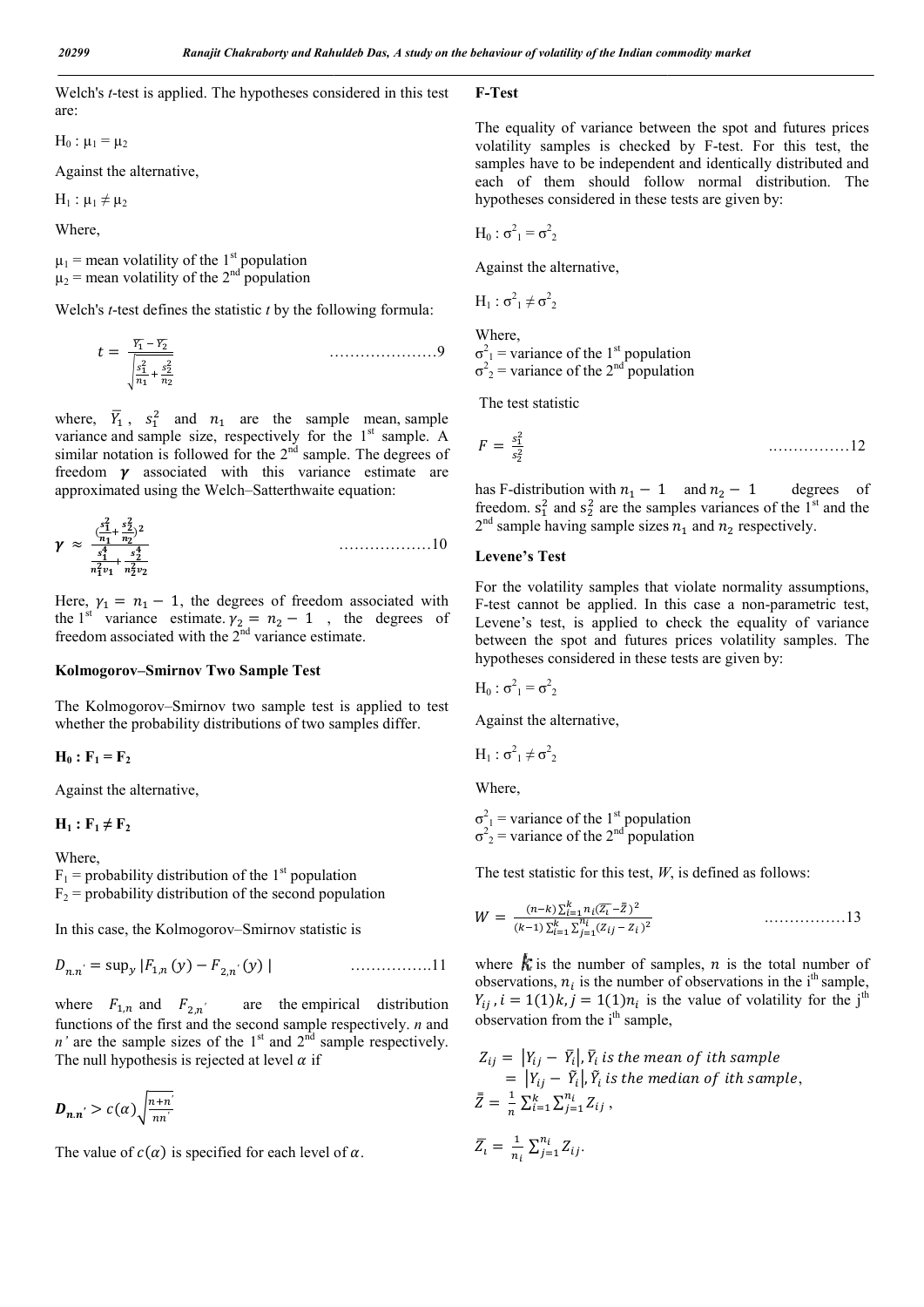The significance of W is tested against  $F(\alpha, k - 1, n - 1)$ k) where F is a quantile of the F distribution, with  $k - 1$  and  $n - k$  degrees of freedom, and  $\alpha$  is the chosen level of significance.

#### **Empirical Analysis**

For all the spot and futures series, returns were calculated using the Equation 1. Before calculating volatility of the spot or futures returns of a commodity, the stationarity of the data was needed to be checked. Non-stationary data may lead to the inappropriate inference of the variables. So, stationarity of each data series was checked by Augmented Dickey–Fuller test (ADF), which is represented in the Table 1. For all the commodities, the ADF test showed significantly low p-values. As a result, the null hypothesis of presence of unit root was rejected at the 1 % level of significance. The absence of unit root in these series had ensured the stationarity of these series.

**Table 1. ADF test results for the returns of the commodities**

| Commodity/Index | Spot            |         | Future          |         |
|-----------------|-----------------|---------|-----------------|---------|
|                 | <b>ADF</b> Stat | p-value | <b>ADF</b> Stat | p-value |
| <b>MCXAGRI</b>  | $-0.464$        | < 0.001 | $-0.427$        | < 0.001 |
| Barley          | $-38.63$        | < 0.001 | $-40.55$        | < 0.001 |
| Chickpea        | 0.113           | < 0.001 | 0.015           | < 0001  |
| Chili           | 0.043           | < 0.001 | 0.196           | < 0.001 |
| Cumin           | 0.059           | < 0.001 | 0.431           | < 0.001 |
| Maize           | $-0.419$        | < 0.001 | 0.125           | < 0.001 |
| Mustard Seed    | 0.005           | < 0.001 | $-0.063$        | < 0.001 |
| Pepper          | $-0.039$        | < 0.001 | 0.182           | < 0.001 |
| Brent Crude Oil | $-0.120$        | < 0001  | $-0.031$        | < 0001  |
| Gold            | 0.020           | < 0001  | 0.004           | < 0001  |

To encounter the fluctuation of the returns of the commodities and the index MCXAGRI volatility was calculated. To calculate volatility, a return series was subdivided into a number of quarterly series. So, for each commodity, a return series (spot or futures) was obtained for each quarter. Volatility was calculated using the data series of each quarter. Entropy as a measure of volatility was used in this paper. Usually, standard deviation, as a measure of volatility, is widespread in the literature. But entropy involves higher moments of the distributions of the data and gives more appropriate estimation of the uncertainty of the data. The entropy was estimated using the Equation 3. For each and every commodities and commodity index volatility was calculated for every quarter by using entropy. To get a better understanding of the behaviour of volatility, for each commodity, spot and futures prices volatility was plotted in the figures Figure 1 to Figure 10. Figure 1 represents the plot of the volatility of MCXAGRI spot and futures prices. From the figure it was observed that the volatility of futures prices was higher than spot prices in most of the quarter. So the futures prices had greater fluctuations than the spot prices. A decreasing trend of volatility was observed for both spot and futures volatility. The volatility of the spot index was highest in the third quarter 2006 and lowest in the second quarter of 2009. For futures series, the highest volatility was observed in the third quarter of 2006 and lowest in the fourth quarter of 2009. For Barley, no trend was observed in the spot and futures price volatility. For the spot prices, highest volatility was observed in the second quarter of 2007 and lowest in the first quarter of 2012. Barley futures prices showed highest and lowest volatility in the third quarter

of 2012 and second quarter of 2008 respectively. No increasing or decreasing trend was observed in the volatility of the commodity Chickpea for both spot and Futures prices. Highest and lowest volatility of the spot prices was observed in the third quarter of 2010 and third quarter of 2006 respectively. For the Chickpea futures prices, highest volatility was observed in the fourth quarter of 2009 and lowest volatility in the first quarter of 2006. For the Chili spot prices, highest volatility was observed in the third quarter of 2012 and lowest in the first quarter of 2007. Chili futures prices showed highest and lowest volatility in the first quarter of 2006 and first quarter of 2011 respectively. Cumin futures showed an increasing trend of volatility. For spot prices the trend was not significant. For the Cumin spot prices, highest volatility was observed in the second quarter of 2007 and lowest volatility in the second quarter of 2008. For the futures prices, highest volatility was observed in the second quarter of 2011 and lowest volatility in the third quarter of 2005. The trend of volatility was decreasing for Maize spot prices. The Maize futures prices showed slightly increasing trend of volatility. The spot prices showed highest and lowest volatility respectively in the third quarter of 2005 and in the fourth quarter of 2011. Maize futures prices had reached highest peak of volatility in both the periods first quarter of 2007 and first quarter of 2008. The volatility was lowest in the fourth quarter of 2011. For Mustard Seed, no trend was observed in the spot and futures prices volatility. For the spot prices, highest volatility was observed in the third quarter of 2010 and lowest in the first quarter of 2011.

The futures prices showed highest volatility in the second quarter of 2006 and fourth quarter of 2009 while the lowest volatility was observed in the first quarter of 2011. For the Pepper spot prices, highest volatility was observed in the second quarter of 2010 and lowest in the fourth quarter of 2010. Pepper futures prices showed highest and lowest volatility in the second quarter of 2008 and second quarter of 2004 respectively. The volatility of the futures prices of Brent Crude Oil was having higher magnitude than the spot prices. Highest spot price volatility was observed in the third quarter of 2008 whereas the lowest volatility was found in the first quarter of 2011 and third quarter of 2012. Highest futures price volatility was observed in the fourth quarter of 2007 and lowest value observed in the first quarter of 2010. The volatility was found to be highest in the third quarter of 2008 for the Gold spot prices. It attained the lowest value in the third quarter of 2007. For the gold futures prices, in the fourth quarter of 2012 the volatility was highest and in the fourth quarter of 2009 it was found to be lowest.

For some of the commodities, trend of volatility was identified by visual inspection of the figures. So, to confirm the existence of trend Mann-Kendall's Trend Test was used in this paper. The null and the alternative hypotheses of this test were specified as follows:

 $H_0$ : No monotonic trend is present in the volatility of the spot (or futures) prices of a commodity.

Against the alternative,

 $H_1$ : Monotonic trend is present in the volatility of the spot (or futures) prices of a commodity.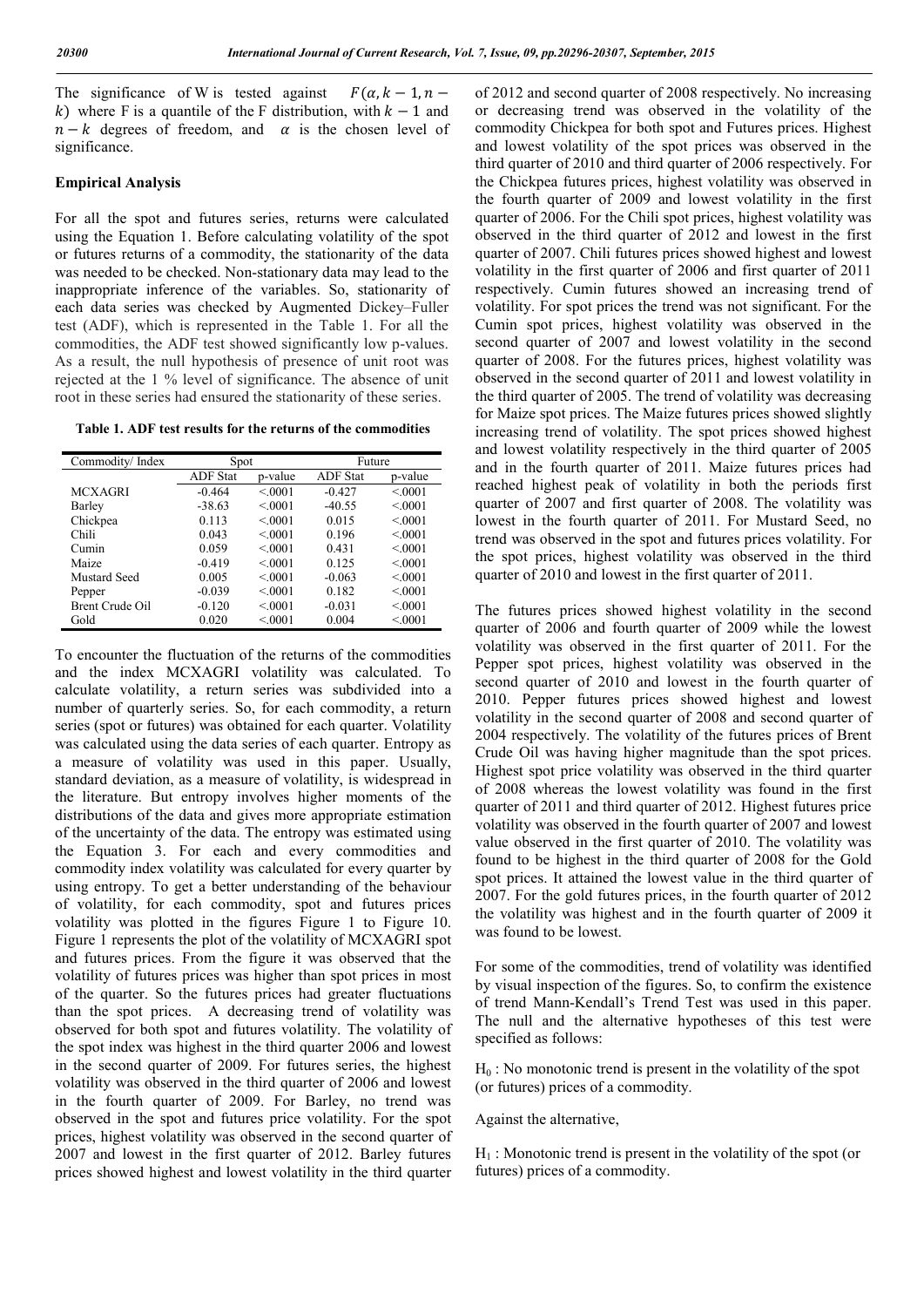

**Fig. 2. Volatility of the spot and futures prices of Barley for each quarter**



**Fig. 3.Volatility of the spot and futures prices of Chickpea for each quarter**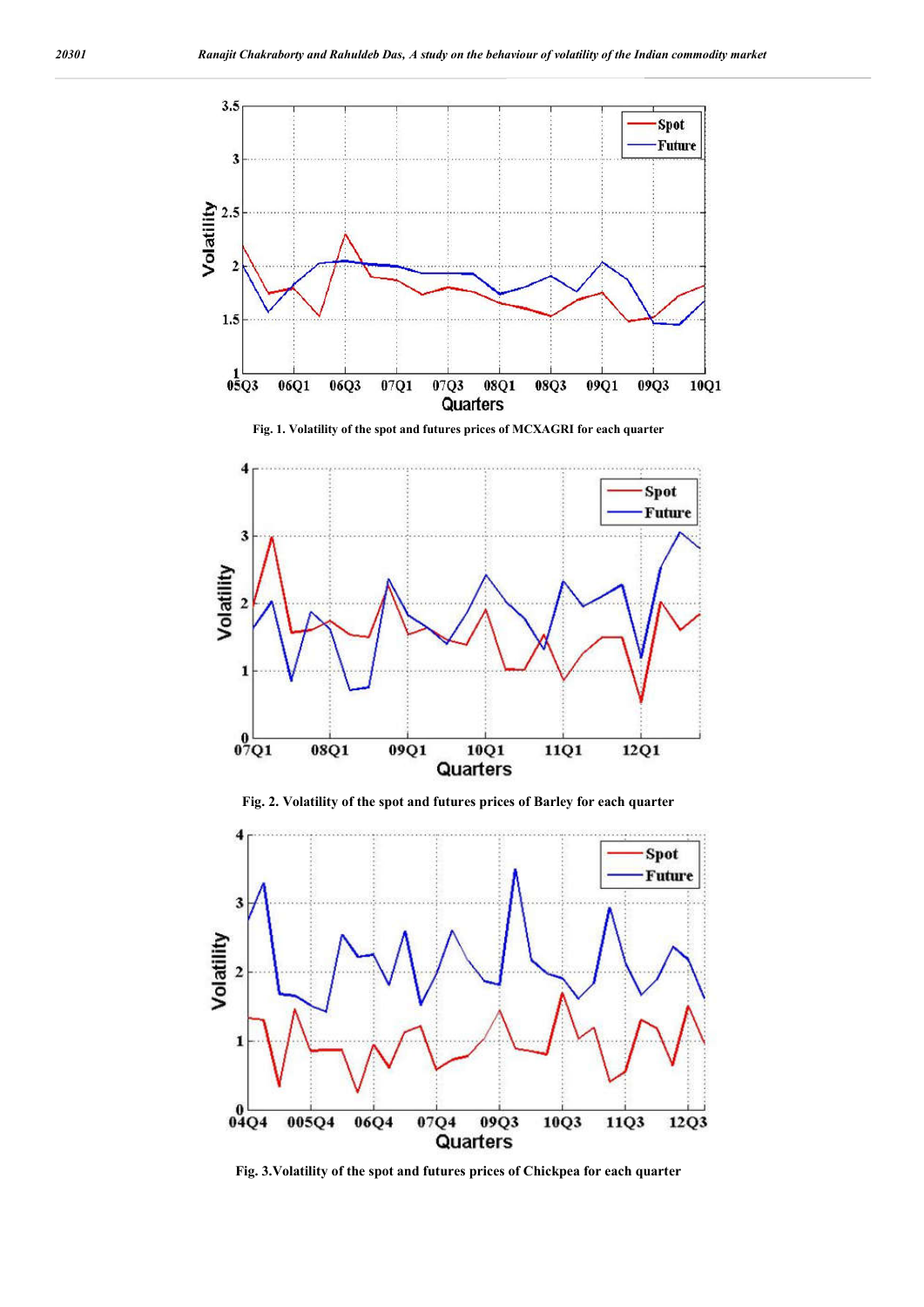

**Fig. 4. Volatility of the spot and futures prices of Chili for each quarter**



**Fig. 5. Volatility of the spot and futures prices of Cumin for each quarter**



**Fig. 6. Volatility of the spot and futures prices of Maize for each quarter**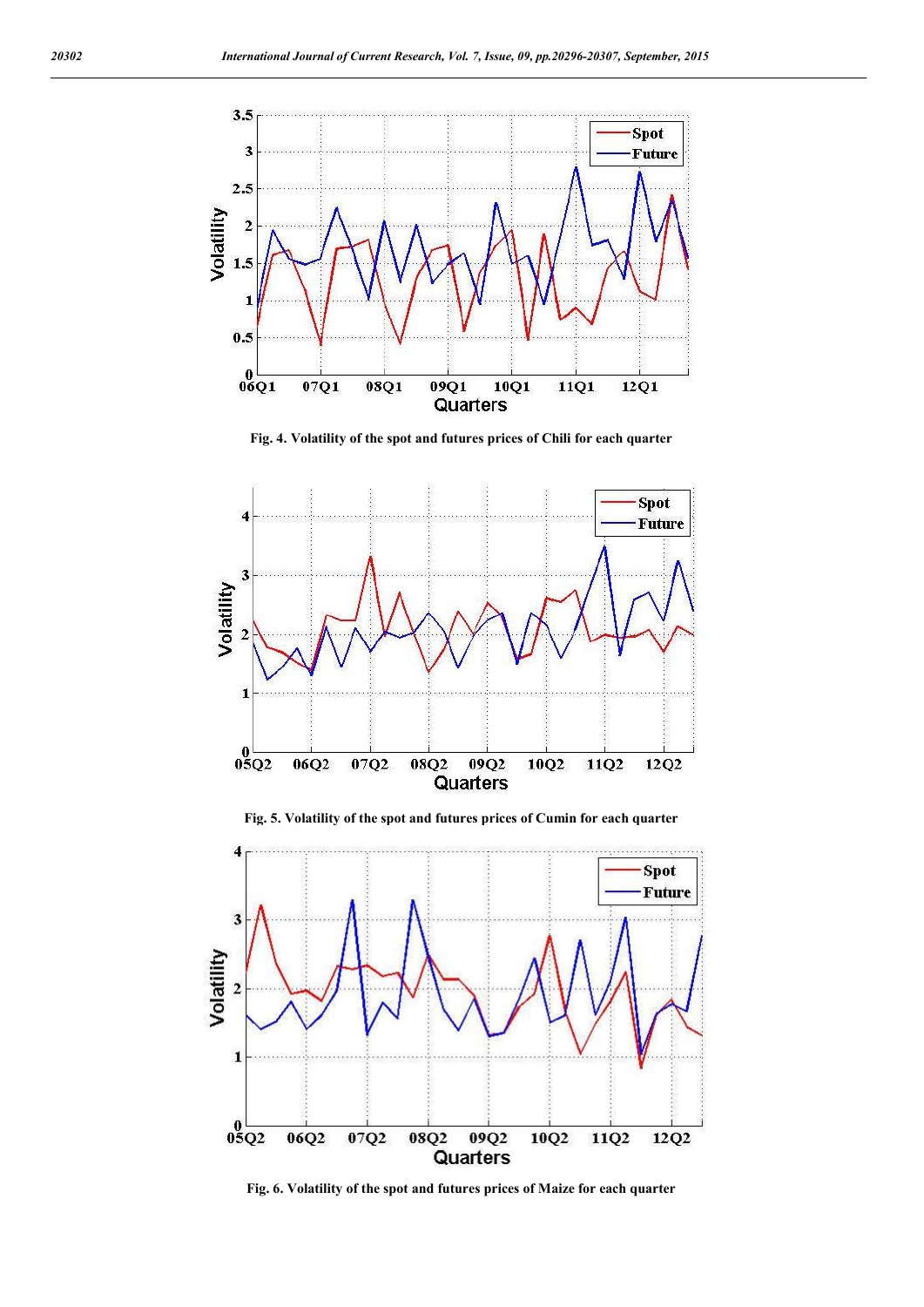

**Fig. 7. Volatility of the spot and futures prices of Mustard Seed for each quarter**



**Fig. 8. Volatility of the spot and futures prices of Pepper for each quarter**



**Fig. 9. Volatility of the spot and futures prices of Brent Crude Oil for each quarter**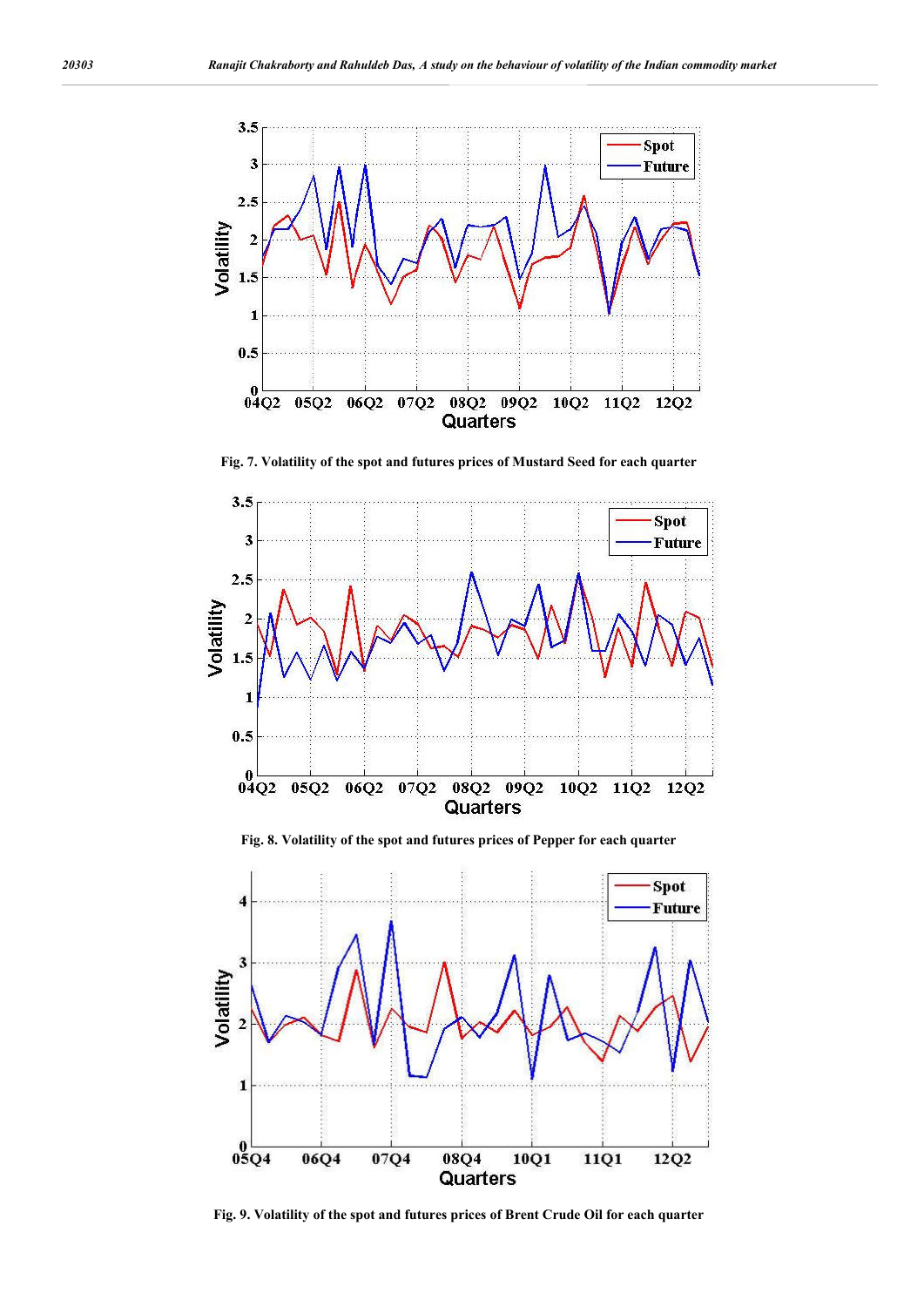

**Fig. 10. Volatility of the spot and futures prices of Gold for each quarter**

Table 2 represents the results of the Mann-Kendall's trend test for the commodities under this study. For MCXAGRI, both spot and futures prices volatility showed decreasing trend. The p-value was less than 0.05 for the Mann-Kendall's trend test in these cases. In case of Barley, spot price volatility did not show any trend but futures price volatility had showed an increasing trend. The existence of trend was confirmed by the test as the p-value is less than 0.05. For the commodities chickpea and Chili no trend was identified in the spot and futures volatility series. Again, for Cumin futures prices a trend of volatility was observed by the test. In this case the trend was increasing. However, Cumin spot prices did not show any trend. The volatility of Maize spot prices was having a decreasing trend. The p-value of this test was 0.001. For futures prices no such trend was observed. Volatility of the spot and the futures prices for the commodities Mustard Seed, Pepper, Brent Crude Oil and Gold was free from trend.

**Table 2. Results of the Mann-Kendall's trend test for volatility** 

| Commodity/Index | Spot          |         | Future        |         |
|-----------------|---------------|---------|---------------|---------|
|                 | Kendall's tau | p-value | Kendall's tau | p-value |
| <b>MCXAGRI</b>  | $-0.464$      | 0.007   | $-0.427$      | 0.010   |
| Barley          | $-0.243$      | 0.112   | 0.383         | 0.010   |
| Chickpea        | 0.113         | 0.402   | 0.015         | 0.925   |
| Chili           | 0.043         | 0.773   | 0.196         | 0.151   |
| Cumin           | 0.059         | 0.666   | 0.431         | 0.001   |
| Maize           | $-0.419$      | 0.001   | 0.125         | 0.344   |
| Mustard Seed    | 0.005         | 0.976   | $-0.063$      | 0.609   |
| Pepper          | $-0.039$      | 0.755   | 0.182         | 0.129   |
| Brent Crude Oil | $-0.120$      | 0.392   | $-0.031$      | 0.837   |
| Gold            | 0.020         | 0.916   | 0.004         | 1.000   |

So, for the index MCXAGRI, spot and futures prices volatility behave similarly. In both the cases, trend of volatility was observed. The commodities Chickpea, Chili, Mustard Seed, Pepper, Brent Crude Oil and Gold, also had behaved similar in term of the behaviour of volatility.

For all of these commodities, volatility of the spot and futures prices was free from trend. However, Barley, Cumin and Maize represented a different scenario. For all the commodities, between spot and futures prices, volatility of one of the series was having trend. Then, effort was given to find out if there was any difference between the magnitude of the volatility of spot and futures prices. Two sample t-test was applied to identify if spot and futures prices volatility is significantly different from each other. However, to apply the ttest the sample observations need to follow a normal distribution. So, the normality of the spot and futures prices volatility series was needed to be checked. Shaprio-Wilk Normality Test was used in this purpose. For a commodity, spot price volatility for all the quarters together was considered as the first sample and all the futures prices volatility together was considered as second sample.

For each sample normality was checked by Shaprio-Wilk Normality Test. The hypotheses under this test were given by:

 $H_0$ : The distribution of the spot (or futures) prices volatility for a commodity is normal.

Against the alternative,

 $H<sub>1</sub>$ : The distribution of the spot (or futures) prices volatility for a commodity is non-normal.

The results of this test were represented in Table 3. It was observed that for the index MCXAGRI, both the samples did not follow a normal distribution. In both the cases, p-values were less than 0.05. So, the null hypothesis of normality was rejected at the 5 % level. For Mustard Seed also both the samples of volatility did not follow normal distribution. For Maize futures prices volatility did not follow normal distribution. However, volatility of the Maize spot prices was found to follow normal distribution. For all other commodities both the samples had followed normal distribution.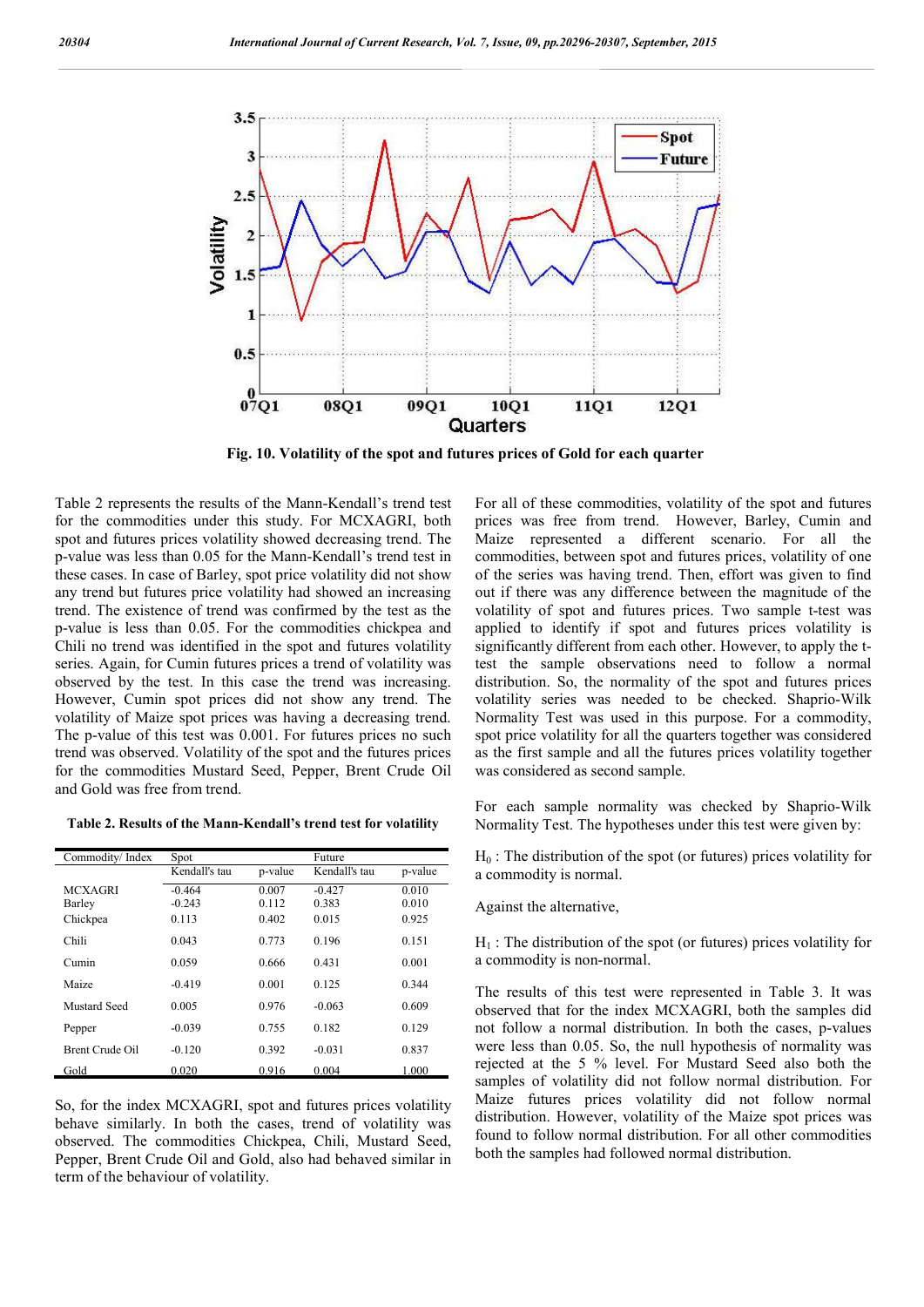Since, the volatility samples had followed both normal and non-normal distributions, both parametric and non-parametric tests were used to check if the volatility of spot and futures prices was significantly different from each other. Among the two sample parametric tests, the Welch's t-test was used in this purpose. Also, Kolmogorov-Smirnov non-parametric test was applied for a better inference of the non-normal samples. The hypotheses considered in the Welch's t-test were given by:

 $H_0$ :  $\mu_{Spot}$  =  $\mu_{Futures}$ Against the alternative,

 $H_1$ :  $\mu_{Spot} \neq \mu_{Futures}$ 

#### Where,

 $\mu_{Spot}$  = mean volatility of the spot prices of a commodity  $\mu_{\text{Futures}}$  = mean volatility of the futures prices of a commodity

For Kolmogorov-Smirnov two sample test the hypothesis under consideration were:

 $H_0$ :  $F_{\text{Spot}} = F_{\text{Futures}}$ 

Against the alternative,

 $H_1$ :  $F_{\text{Spot}} \neq F_{\text{Futures}}$ 

**Where** 

 $F<sub>Spot</sub>$  = probability distribution of volatility of the spot prices of a commodity

 $F_{\text{Futures}}$  = probability distribution of volatility of the futures prices of a commodity

Table 4 contains the results of two sample tests. For the commodities Chickpea, Chili and Gold the spot and futures price volatility were significantly different at 5% level as the pvalues in these cases were lesser than 0.05. Both the parametric and non-parametric tests had provided the same results. For all other commodities no significant difference was found between the spot and futures price volatility. So, for most of the commodities spot and futures market volatility was similar. That means, spot and futures market reacts in a similar way to new information. This is an indication of the fact that spot and futures markets are associated. For, Chickpea, Gold and Brent Crude Oil, the volatility of spot and futures market was significantly different from each other. That mean one of the markets is more volatile than other market.

For the commodities Chickpea, Chili and Gold spot and futures prices volatility was significantly different. So, for these commodities, it was checked that which market was having greater volatility in between spot and futures markets. Since for these three commodities the volatility series had followed normal distribution, in this purpose Welch's t-Test was used again. However, this time one-sided alternative hypothesis was used. The hypotheses considered in this test were given by:

 $H_0$ :  $\mu_{Spot} = \mu_{Futures}$ 

Against the alternative,

 $H_1$ :  $\mu_{\text{Spot}} > \mu_{\text{Futures}}$  or  $H_2$ :  $\mu_{\text{Spot}} < \mu_{\text{Futures}}$ 

#### Where,

 $\mu_{Spot}$  = mean volatility of the spot prices of a commodity  $\mu_{\text{Future}}$  = mean volatility of the futures prices of a commodity

Table 5 depicts the results of Welch's t-Test with one-sided alternative. In case of Chickpea spot prices volatility was higher than the futures price volatility. The observation was same for gold also. However, for Chili spot market was having lower volatility compared to the futures market.

Then, to judge the behaviour of volatility, the variation of the spot and futures price volatility for different commodities was needed to be analysed. In this purpose two sample variance test was useful. F-test was applied to check whether the variability of the spot and futures price volatility was same. Since, some of the volatility samples had followed non-normal distribution and F-test requires the data set to be normally distributed, so with the F-test a non-parametric test was also used in this regard. Levene's Test was used to compare the variances of the two samples of volatility. The hypotheses considered in these tests were given by:

$$
H_0
$$
:  $\sigma^2_{Spot} = \sigma^2_{Futures}$ 

Against the alternative,

$$
H_1: \sigma^2_{Spot} \neq \sigma^2_{Futures}
$$

Where,

 $\sigma_{\text{Spot}}^2$  = variance of the volatility of spot prices of a commodity  $\sigma_{\text{Futures}}^2$  = variance of the volatility of futures prices of a commodity

The results of the F-Test and the Levene's Test were depicted in Table 6. It was observed that for Chickpea, Brent Crude Oil and Gold, the p-values were smaller than 0.05. Therefore, for these commodities, the variation of spot and futures price volatility was significantly different from each other. For the commodities other than these three, the variation of volatility was similar in the spot and futures market.

Then, it was to be checked that between spot and futures which market was having a higher variation of volatility. For the commodities Chickpea, Brent Crude Oil and Gold, the variations of spot and futures price volatility were significantly different. So, for these commodities, it was checked that which market was having a greater variation of volatility in between spot and futures markets. For these commodities spot and futures prices volatility samples had followed normal distribution. So, in this purpose F-test was used with the onesided alternative hypothesis. The hypotheses considered in this test was given by:

$$
H_0
$$
:  $\sigma^2_{\text{Spot}} = \sigma^2_{\text{Futures}}$ 

Against the alternative,

$$
H_1
$$
:  $\sigma^2_{Spot} > \sigma^2_{Futures}$  or  $H_2$ :  $\sigma^2_{Spot} < \sigma^2_{Futures}$ 

#### Where,

 $\sigma^2$ <sub>Spot</sub> = variance of the volatility of spot prices of a commodity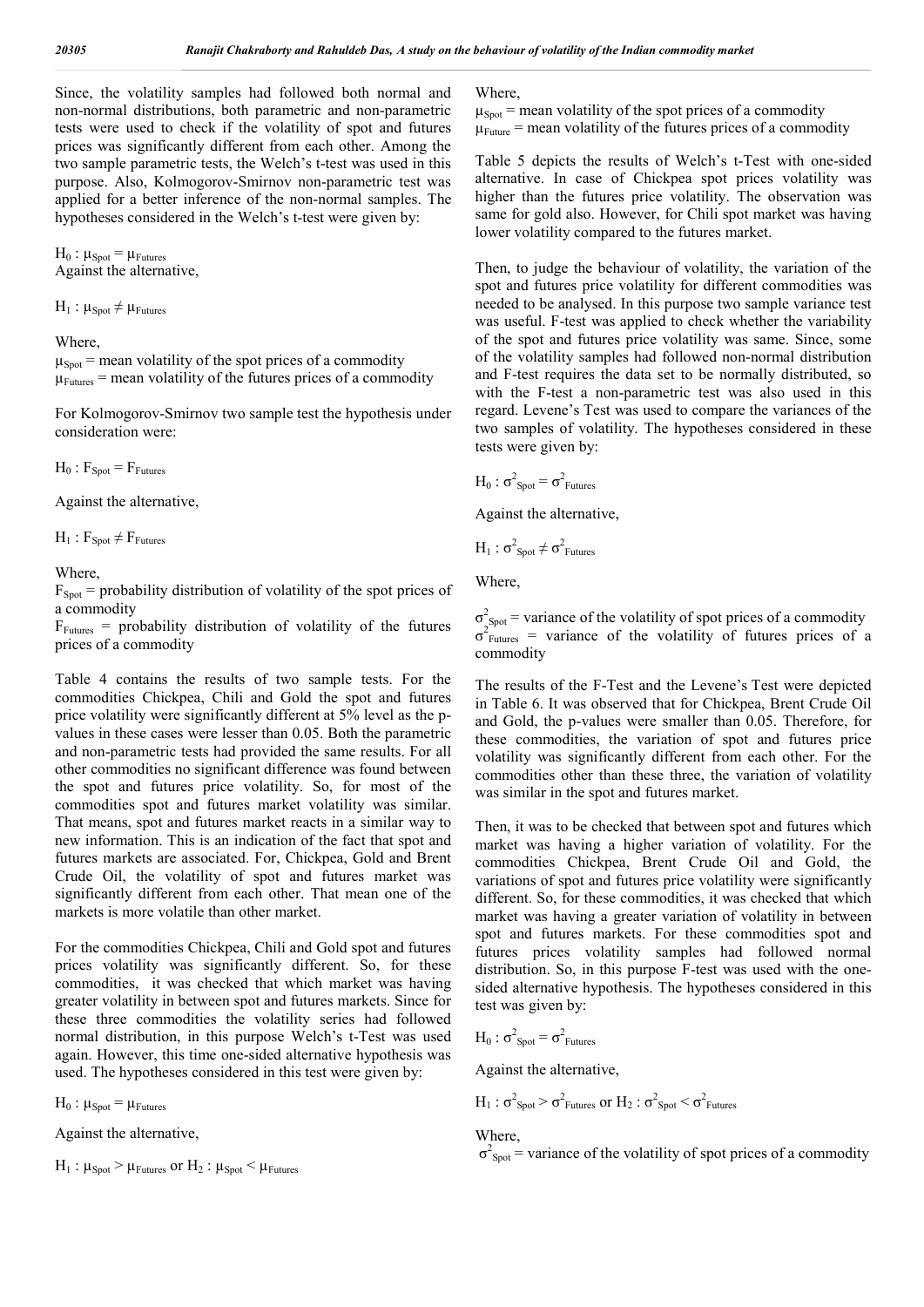$\sigma_{\text{Futures}}^2$  = variance of the volatility of futures prices of a commodity

**Table 3. Results of the Shapiro-Wilk Test for Normality**

| Commoditv/ Index | Spot                  |         | Future                |         |
|------------------|-----------------------|---------|-----------------------|---------|
|                  | <b>Test Statistic</b> | p-value | <b>Test Statistic</b> | p-value |
| <b>MCXAGRI</b>   | 0.885916              | 0.027   | 0.882423              | 0.024   |
| Barley           | 0.929612              | 0.096   | 0.977821              | 0.853   |
| Chickpea         | 0.984283              | 0.902   | 0.915113              | 0.12    |
| Chili            | 0.946519              | 0.162   | 0.967208              | 0.487   |
| $C$ umin         | 0.966014              | 0.417   | 0.951811              | 0.162   |
| Maize            | 0.982157              | 0.87    | 0.863567              | 0.001   |
| Mustard Seed     | 0.898823              | 0.004   | 0.877067              | 0.001   |
| Pepper           | 0.962169              | 0.265   | 0.973411              | 0.543   |
| Brent Crude Oil  | 0.939738              | 0.099   | 0.93448               | 0.089   |
| Gold             | 0.982392              | 0.936   | 0.921221              | 0.071   |

**Table 4. Results of the two sample tests for the equality of means between spot and futures prices volatility**

| Commodity/Index | Kolmogorov-Smirnov Test |         | Welch t-Test          |         |
|-----------------|-------------------------|---------|-----------------------|---------|
|                 | <b>Test Statistic</b>   | p-value | <b>Test Statistic</b> | p-value |
| MCXAGRI         | 0.42105                 | 0.06809 | $-1.3083$             | 0.19920 |
| Barley          | 0.41667                 | 0.13101 | $-1.7205$             | 0.09240 |
| Chickpea        | 0.93636                 | 0.00000 | $-10.429$             | 0.00000 |
| Chili           | 0.83005                 | 0.00976 | $-3.006$              | 0.00400 |
| Cumin           | 0.15423                 | 0.84800 | 0.27796               | 0.78200 |
| Maize           | 0.30242                 | 0.11220 | 0.30075               | 0.76460 |
| Mustard Seed    | 0.31429                 | 0.06304 | $-1.0993$             | 0.13958 |
| Pepper          | 0.28571                 | 0.11480 | 1.3336                | 0.18690 |
| Brent Crude Oil | 0.22733                 | 0.46520 | $-0.94187$            | 0.35220 |
| Gold            | 0.40761                 | 0.04038 | 2.4714                | 0.01789 |

**Table 5. Results of the two sample Test for the equality of means between spot and futures prices volatility**

| Commodity/Index | Welch t-Test                               |                       |         |
|-----------------|--------------------------------------------|-----------------------|---------|
|                 | Alternative Hypothesis                     | <b>Test Statistic</b> | p-value |
| Chickpea        | $\mu_{Spot} > \mu_{Futures}$               | $-10.429$             | 0.00000 |
| Chili           | $\mu_{Spot} < \mu_{Futures}$               | $-3.006$              | 0.00200 |
| Gold            | $\mu_{\text{Spot}} > \mu_{\text{Futures}}$ | 2.4714                | 0.00895 |

**Table 6. Two sample tests for the equality of variance between spot and futures prices volatility**

| Commodity/Index | F-Test                |                  | Levene's Test         |                  |
|-----------------|-----------------------|------------------|-----------------------|------------------|
|                 | <b>Test Statistic</b> | p-value          | <b>Test Statistic</b> | p-value          |
| <b>MCXAGRI</b>  | 1.2446                | 0.64750          | 0.002                 | 0.9643           |
| Barley          | 0.63159               | 0.2778           | 2.0766                | 0.1563           |
| Chickpea        | 0.4827                | 0.04674          | 5.0453                | 0.0278           |
| Chili<br>Cumin  | 1.1196<br>0.64096     | 0.7674<br>0.2264 | 0.50126<br>0.9868     | 0.4819<br>0.3244 |
| Maize           | 0.7209                | 0.3728           | 0.12294               | 0.7271           |
| Mustard Seed    | 0.7589                | 0.4255           | 0.05875               | 0.8092           |
| Pepper          | 0.7354                | 0.3749           | 0.39817               | 0.5301           |
| Brent Crude Oil | 0.2662                | 0.0008963        | 8.3388                | 0.005572         |
| Gold            | 2.452                 | 0.03939          | 6.9308                | 0.0171           |

The results of F-test with a one-sided alternative were depicted in Table 7. Chickpea had shown that the variation of spot price volatility was lesser than the variation of futures price volatility.

**Table 7. Two sample test for the equality of variance between spot and futures prices volatility** 

| Commodity/Index                     | F-Test                                                                                                                                                                          |                                                     |                                            |
|-------------------------------------|---------------------------------------------------------------------------------------------------------------------------------------------------------------------------------|-----------------------------------------------------|--------------------------------------------|
| Chickpea<br>Brent Crude Oil<br>Gold | Alternative Hypothesis<br>$\begin{array}{c}\n\sigma_{Spot}^2 < \sigma_{Futures}^2 \\ \sigma_{Spot}^2 < \sigma_{Futures}^2\n\end{array}$<br>$\sigma^2$ Spot $> \sigma^2$ Futures | <b>Test Statistic</b><br>0.4827<br>0.26626<br>2.452 | p-value<br>0.02337<br>0.0004482<br>0.01969 |

The observation was similar for Brent Crude Oil as well. However, for Gold the variation of the volatility of the spot market was having higher value compared to the futures market.

### **DISCUSSION**

The results of this study have indicated few facts regarding the volatility of the Indian commodity market. For most of the commodities no trend is observed in the spot and the futures price volatility. However, for some of the commodities trend of volatility is observed. Evidence of both increasing and decreasing trend is observed in these cases. Also the nature of trend is not similar for spot and futures price volatility of these commodities except for the index MCXAGRI. So, no particular pattern in the trend of volatility is observed in the Indian commodity market. So, the common belief of the investors, that the introduction of derivative trading in the commodity market has increased the volatility of the market cannot be justified by the results of this study.

Again, for most of the commodities spot and futures price volatility is having similar values. Both parametric and nonparametric tests confirm the result. However, for some of the commodities, namely Chickpea, Chilli and Gold, spot and futures price volatility is significantly different. For Chickpea spot market is having higher volatility than futures market and for Gold the scenario is opposite. Additionally, the variation of volatility is similar in spot and futures prices for most of the commodities. Only contradictory results have been found for Chickpea, Brent Crude Oil and Gold. For Chickpea and Brent Crude Oil, the spot market is having lesser variation while for Gold the futures market is having a lesser variation of volatility. So, the magnitude and the variability of volatility is similar in spot and futures prices for most of the commodities in the Indian commodity market. However, exceptions are there for some the commodities. Both spot and futures markets for commodities are expected to behave similar and help each other in evolution. Dissemination of information between the markets should help in the effective price discovery in both the markets. To be efficient commodity market co-movements of the spot and futures markets is necessary. In the Indian market also similar facts have been observed with some exceptions.

#### **Conclusion**

In the Indian commodity market, insufficient evidences have been found in support of the fact that the introduction of derivative trading has increased the volatility of the market.